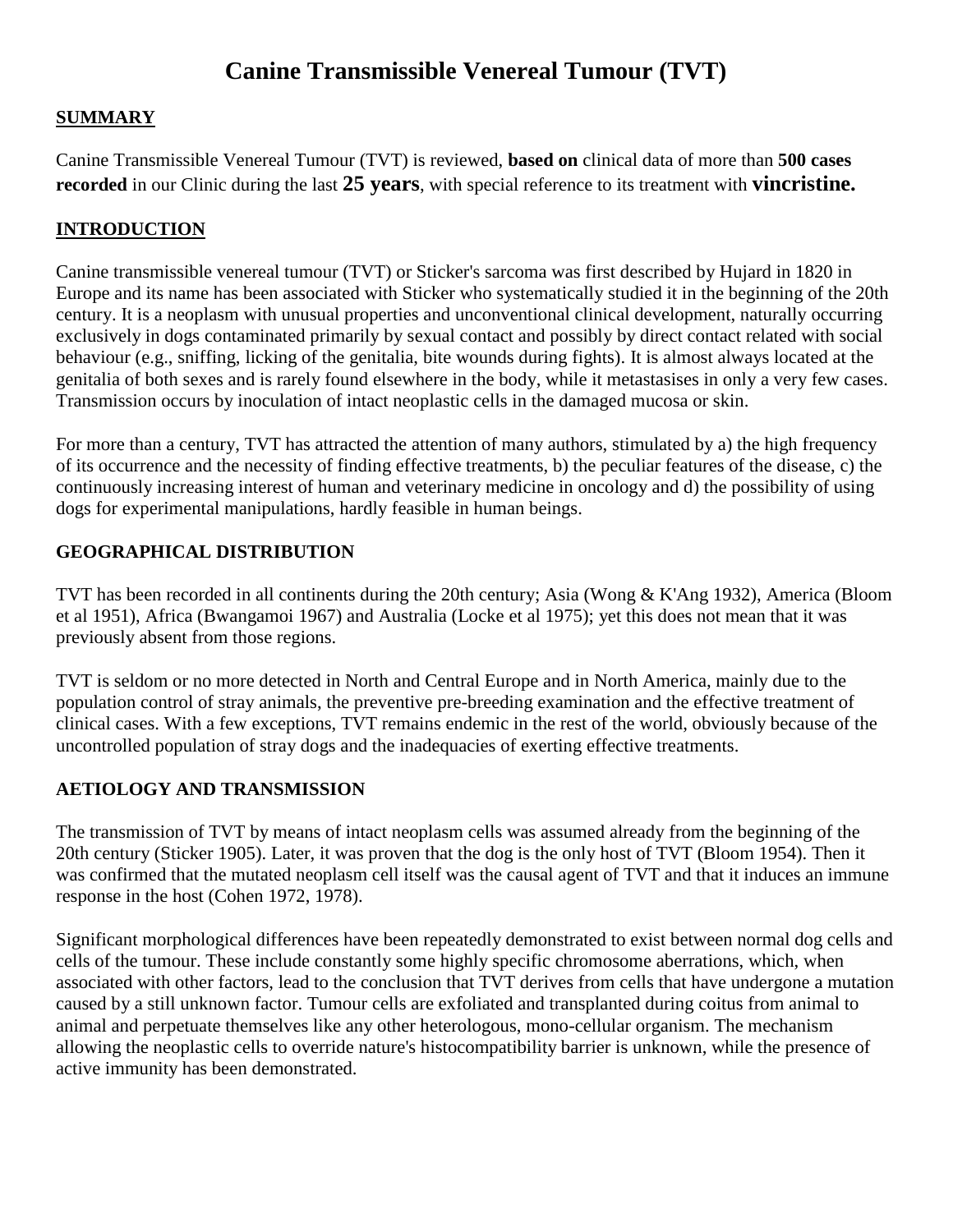# **CLINICAL OBSERVATIONS**

The clinical appearance of TVT has been repeatedly described and is well known. Findings from the majority of cases, recorded in our clinic are summarised below:

Gender and age of infected dogs: Females were infected more often than males (64.5% and 35.5%, respectively). The disease usually (80%) occurred in animals of reproductive age (2 to 8 years old) and less often at older ones.

Main duty--use and social habits of dogs: The main depots of TVT are considered to be populations of unsupervised stray and semi-stray dogs and owned dogs with vague symptoms. Any close contact with those dogs increases the risk of infection. High-risk groups included especially the habitually yard-escaping dogs (75.5%), usually guard dogs (41.3%) and hunting dogs (41.5%), which often came in proximity at the hunters meeting points. TVT was rare in "strictly" supervised home-kept companion animals (4%), occurring only after escape to experience an uncontrolled-unwanted copulation.

Tumour location: In female dogs the neoplastic lesions were usually located at vestibule (95,6%) and less often at the vagina (44.5) or invading the vulvar lips (18.6%). Main lesions were almost always present at the junction of the vestibule and vagina, perhaps due to the high pressure exerted on this area during mating.

In male dogs neoplastic lesions were usually located on the more caudal part (bulbus glandis, 81.5%) and less often on the shaft (pars longa glandis, 25.9%) or the tip (9.9%) of the glans penis. Neoplastic lesions, when detected on the preputial mucosa (internal lamina, 19.8%) were always concurrent with those of the glans penis, in contrast to others reports.

Common symptoms: The commonest clinical signs observed included a serosanguineous or pure hemorrhagic vaginal or preputial discharge (94.6%), protrusion of the neoplastic lesions (31.3%) and deformation of the external genitalia (30.4%). The peculiar odour of the neoplastic lesions discharge (27.2%), which after secondary bacterial infection became particularly unpleasant, and the excessive licking (5.8%) of the genitalia were also signs often reported by keen owners. Other less common symptoms were dysuria (5.4%), weakness (4.6%), ulcers in the perineum area (2.1%), anorexia (1.7%), constipation (0.8%), paraphimosis (0.8%), mating refusal (0.4%) and weight loss (0.4%). It is clear that clinical findings were less striking in male dogs and the disease was consequently less easily perceptible than in females. Furthermore, in male dogs, there are cases where TVT was accidentally found during other clinical examinations. Clinical findings as well as haematological and biochemical evaluations strongly suggest that the general health of affected animals was not impaired unless the tumour became necrotic and infected or occluded the urethral orifice, or metastasised.

Hematocrit values were slightly lower than normal in less than 10% of the affected dogs, but no severe anaemia was found, as also reported by other authors. The white cell count was higher than normal in about 30% of the cases; most dogs showed a mild to moderate leukocytosis, probably caused by the inflammation of the tumour surface.

Tumour growth and spread: The time from infection to admission of the dog seems to influence the size of the tumour. During the first six months after infection, the local genital expansion of the neoplasm differed among animals. Thus, there were cases in which the neoplasm was barely perceptible and others in which it expanded and severely corrupted the external genitalia. However, from the study of long-existing untreated cases (presenting only mild symptoms) it was found that the extent of neoplastic lesions on the genitalia was closely related to the time elapsed from the onset of the disease (i.e., the neoplasm continued to grow). More specifically, TVT appears to progressively expand until covering most of the external genitalia. Then, it develops more slowly or it may show alternate periods of progressive growth and partial regression. According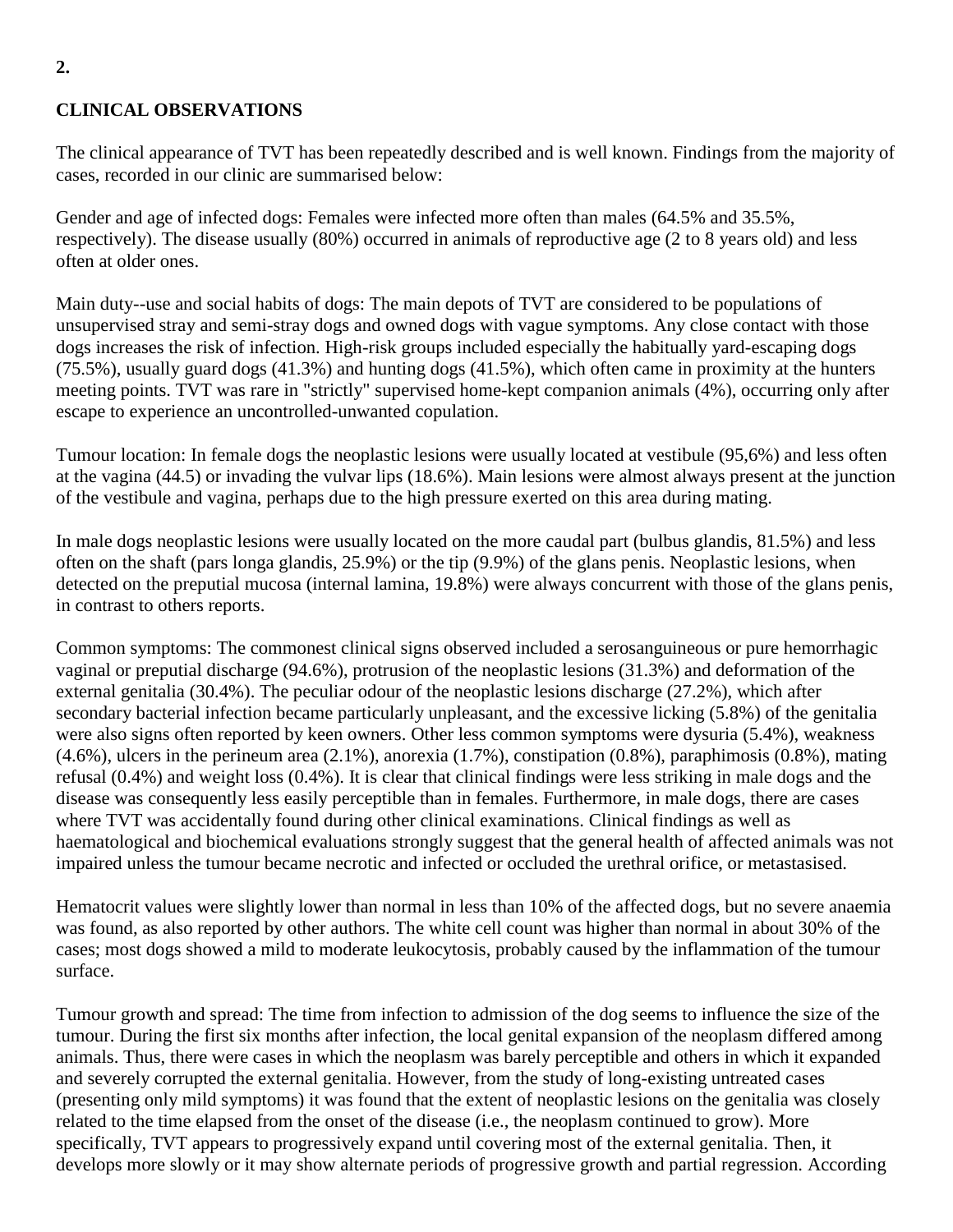to our observations on naturally occurring TVTs, none of them had shown spontaneously a complete regression but they persisted at least for a period of 3-4 years without severe consequences to the animal's health. The diversity in the local distribution or extension of the neoplastic lesions on the genitalia was not found related to factors like animal's breed, age, gender, usage, or general health condition.

On the contrary, the frequency of occurrence of metastases seems to be affected by the gender. Indeed, metastases were more frequent in male (15.6%) than in female dogs (1.8 %). In the majority of the cases, regional lymph nodes were affected, while only a few cases developed metastases in the parenchymal organs or at the skin. Metastases occurred irrespective of the age of the affected animal and, in contrast to most neoplasms, they usually appeared at the first stages of TVT development. Interestingly, animals with metastases when compared to those without metastases showed larger sizes of genital lesions, though the same time had elapsed from the disease onset in each case.

Sometimes the course of the disease was rapid, dramatic or even fatal in metastatic TVT cases. Such severe incidences appeared more frequently in stray, distressed or unhealthy animals, possibly because of a reduced immune response. Common examples refer to animals, which were simultaneously suffering from immunosuppressive diseases (e.g., ehrlichiosis) and/or were subjected to immunosuppressive doses of corticosteroids.

According to our experience neoplastic focuses on genitalia could always be detected in cases where any extragenital TVT lesion was present. Therefore, such cases should be considered as metastases from the primary genital focus. However, other authors have reported that the buccal and nasal mucosa, as well as the skin could be also primary focuses, as a result of the dogs' social behaviour.

Some dogs that had been definitely cured from TVT by radiotherapy and/or chemotherapy became re-infected two or more years later. This fact leads to the conclusion that precedent TVT infection does not provide longterm immunity.

#### **TREATMENT**

At present, surgical treatment, chemotherapy and radiotherapy are used to treat TVT, while immunotherapy has not been proven effective.

Surgical treatment has been applied since the last century (Wong  $&$  K'Ang 1932) with a low rate of efficacy (30-35% relapses due to tumour cell transplantation into the surgical wound during operation). The use of electrocautery makes the operation easier and seems to be a little more effective; however it is still far from being suggested as the first choice. Therefore, surgical treatment might be applied to those dogs that present solitary, small, easily accessible and noninvasive tumour nodules.

TVT has been proven to be highly sensitive to irradiation, already from the last century, (Wong & K'Ang 1932). Solacroup proposed radiation therapy for TVT in Europe in 1950, which has been employed since, mainly in France resulting in a sufficient up to date incidence reduction of TVT cases. Dosage recommendations range from 1500 to 2500 rads (depending on the chronicity and the extension of neoplastic lesions), divided in sessions of 400-500 rads over a period of 1-2 weeks, or a single dose of 1000 rads which, if not curative, can safely be repeated 1-4 times. However, radiotherapy lacks practicality due to requirements like trained personnel, specialised equipment and expenses. Therefore its use is recommended in cases where other treatments fail.